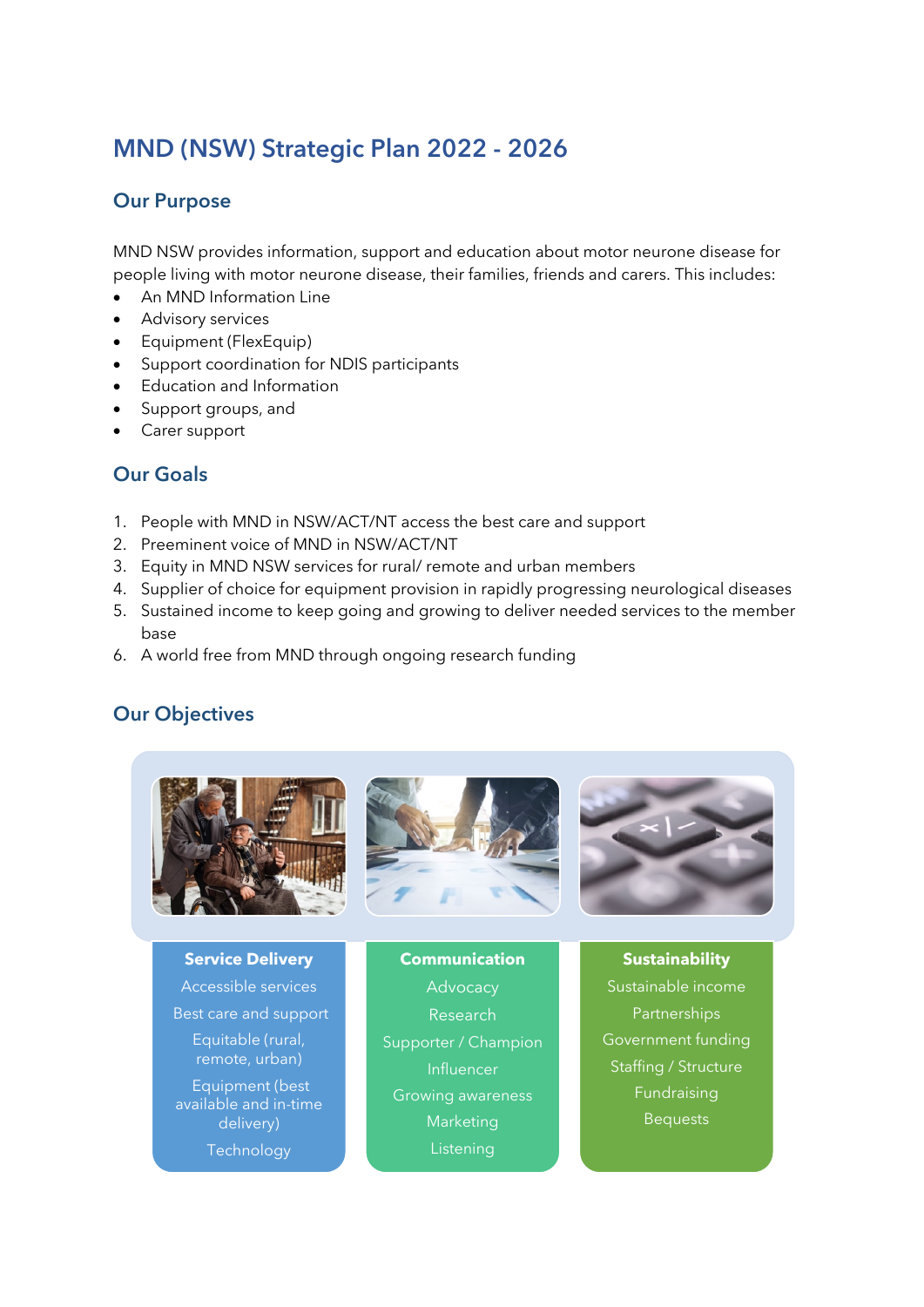## **Our Strategies Service Delivery**

| Objective                                                                                                                                                                                                     | Aim                                                                                                                                                                                                                                                                                                                                                                                                                                                                                                                                             | <b>Strategies</b>                                                                                                                                                                                                                                                                                                                                                                                                                                 | Performance                                                                                                                                                                                                                                                                                                                                                                                                                                                                                                         | <b>CEO</b> Reporting                                                                                                                                                                                                                                                                  |
|---------------------------------------------------------------------------------------------------------------------------------------------------------------------------------------------------------------|-------------------------------------------------------------------------------------------------------------------------------------------------------------------------------------------------------------------------------------------------------------------------------------------------------------------------------------------------------------------------------------------------------------------------------------------------------------------------------------------------------------------------------------------------|---------------------------------------------------------------------------------------------------------------------------------------------------------------------------------------------------------------------------------------------------------------------------------------------------------------------------------------------------------------------------------------------------------------------------------------------------|---------------------------------------------------------------------------------------------------------------------------------------------------------------------------------------------------------------------------------------------------------------------------------------------------------------------------------------------------------------------------------------------------------------------------------------------------------------------------------------------------------------------|---------------------------------------------------------------------------------------------------------------------------------------------------------------------------------------------------------------------------------------------------------------------------------------|
| <b>Service Delivery</b>                                                                                                                                                                                       | <b>Expected Outcomes</b>                                                                                                                                                                                                                                                                                                                                                                                                                                                                                                                        | <b>Actions</b>                                                                                                                                                                                                                                                                                                                                                                                                                                    | <b>Measure</b>                                                                                                                                                                                                                                                                                                                                                                                                                                                                                                      | <b>Reporting</b>                                                                                                                                                                                                                                                                      |
| MND NSW will provide:<br>Accessible, equitable care<br>and support services<br>Inclusive service delivery<br>2.<br>Technology and innovation<br>3.<br>that supports those living<br>with MND and their carers | Timely provision of<br>a.<br>services<br>A range of services, that<br>b.<br>match individual needs<br>and abilities<br>Timely provision of<br>C.<br>equipment that meets<br>member needs<br>Explore innovations i.e.,<br>d.<br>equipment and<br>technology, that benefits<br>members and carers<br>Utilise technology and<br>e.<br>software systems that<br>enhance our<br>administrative efficiency<br>and effectiveness, the<br>work of staff, and to<br>promote equity of service<br>provision for<br>regional/rural<br>participants/clients | Create engaged,<br>$\bullet$<br>skilled workforce to<br>meet the needs of<br>people diagnosed<br>with MND and their<br>families<br>Annual review of the<br>support services<br>provided to people<br>with MND and their<br>families to align with<br>needs and<br>developments in<br>technologies,<br>participant<br>expectations and peer<br>reviewed best<br>practices.<br>Maintain and enhance<br>team understanding<br>of MND, its impacts in | MND SS offers two (2)<br>$\bullet$<br>formal education days<br>per calendar year<br>inclusive of the end of<br>year team day<br>MND staff have<br>$\bullet$<br>available and utilise<br>training budget<br>Each year MND SS<br>$\bullet$<br>review supports<br>offered through<br>survey and focus<br>group discussion with<br>new and existing<br>participants to ensure<br>offerings meet<br>expectation<br>All MND SS staff are<br>$\bullet$<br>able to present an<br>information session<br>for newly diagnosed | Participant, Carer<br>a.<br>survey / feedback<br>(Biennial members,<br>carers and providers<br>satisfaction survey)<br>Equipment usage<br>b.<br>reporting<br>Participant feedback<br>C.<br>CEO report back to<br>d.<br>Board (ongoing)<br>CEO report back to<br>e.<br>Board (ongoing) |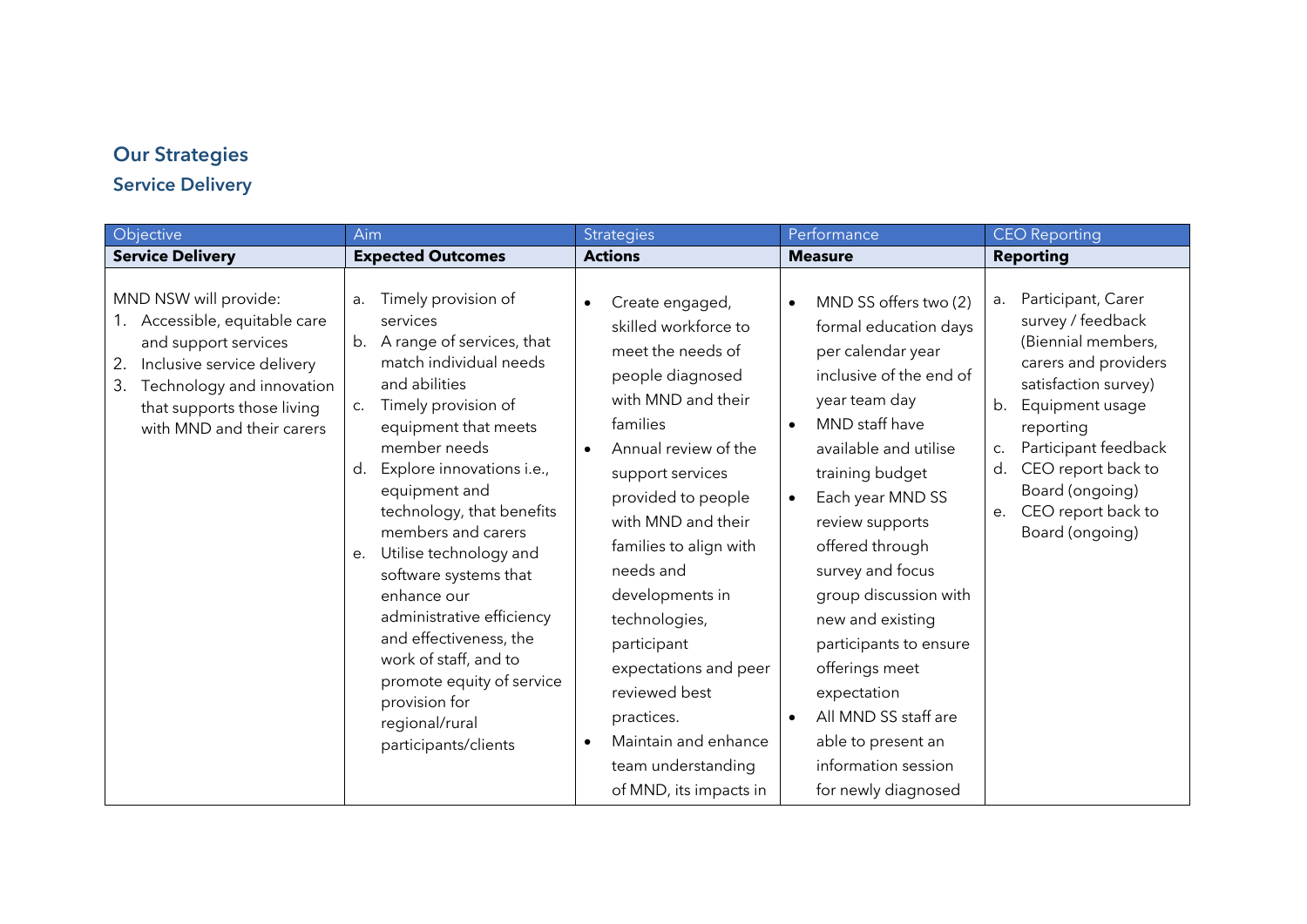| the social, emotional,           | and have the                             |
|----------------------------------|------------------------------------------|
| medical and                      | opportunity to do so.                    |
| psychological                    | <b>MND Special Interest</b><br>$\bullet$ |
| contexts in which a              | Group (SIG) continues                    |
| person operates.                 | to foster                                |
| Remain connected to<br>$\bullet$ | understanding of                         |
| allied health workers,           | MND by connecting                        |
| neurologists and                 | through quarterly SIG                    |
| researchers to ensure            | bulletins, Three (3)                     |
| MND NSW is                       | professional                             |
| cognisant of current             | development                              |
| thinking and practices           | webinars and                             |
| in relation to                   | biannual SIG                             |
| supporting people to             | Workshop                                 |
| live well with their             | Reporting of number<br>$\bullet$         |
| MND.                             | of items accessed by                     |
| Provision of a leading           | people living with                       |
| disability equipment             | MND and their carers.                    |
| pool that incorporates           | Reporting via the<br>$\bullet$           |
| rental, loan and fee             | annual surveys of                        |
| for service models               | participants and                         |
| Provide staff with<br>$\bullet$  | referring professionals                  |
| sufficient access to             | Staff rate access to<br>$\bullet$        |
| technology to achieve            | technology allowing                      |
| their work objectives            | them to complete                         |
|                                  | their role effectively                   |
|                                  |                                          |
|                                  |                                          |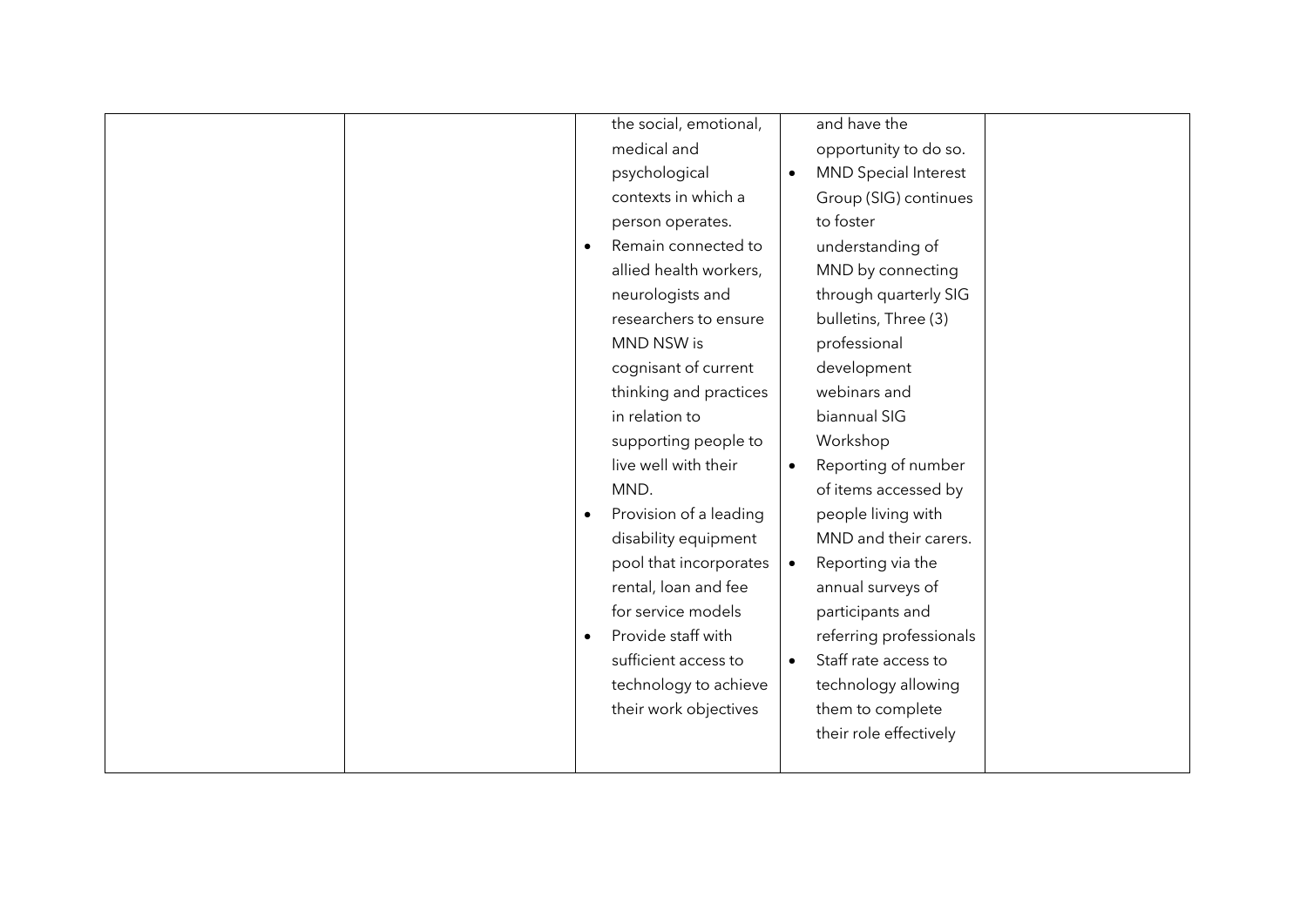### **Communication**

| Objective                                                                                                                                                                                                                                                                                                                               | Aim                                                                                                                                                                                                                                                                                                                                                                                                                                                                                                                           | <b>Strategies</b>                                                                                                                                                                                                                                                                                                                                                                                                                                            | Performance                                                                                                                                                                                                                                                                                              | <b>CEO Reporting</b>                                                                                                                                                                                                                                                                                                                                                         |
|-----------------------------------------------------------------------------------------------------------------------------------------------------------------------------------------------------------------------------------------------------------------------------------------------------------------------------------------|-------------------------------------------------------------------------------------------------------------------------------------------------------------------------------------------------------------------------------------------------------------------------------------------------------------------------------------------------------------------------------------------------------------------------------------------------------------------------------------------------------------------------------|--------------------------------------------------------------------------------------------------------------------------------------------------------------------------------------------------------------------------------------------------------------------------------------------------------------------------------------------------------------------------------------------------------------------------------------------------------------|----------------------------------------------------------------------------------------------------------------------------------------------------------------------------------------------------------------------------------------------------------------------------------------------------------|------------------------------------------------------------------------------------------------------------------------------------------------------------------------------------------------------------------------------------------------------------------------------------------------------------------------------------------------------------------------------|
| <b>Communication</b>                                                                                                                                                                                                                                                                                                                    | <b>Expected Outcomes</b>                                                                                                                                                                                                                                                                                                                                                                                                                                                                                                      | <b>Actions</b>                                                                                                                                                                                                                                                                                                                                                                                                                                               | <b>Measure</b>                                                                                                                                                                                                                                                                                           | <b>Reporting</b>                                                                                                                                                                                                                                                                                                                                                             |
| MND NSW will provide:<br>Advocacy and support<br>Information services<br>2.<br>3.<br><b>MND</b> awareness<br>Member and other<br>4.<br>stakeholder opportunities<br>to provide feedback on the<br>services and activities of<br>MND NSW (listen and act)<br>Contributions to identified<br>5.<br>MND research programs /<br>initiatives | Advocate on behalf of<br>a.<br>those living with MND,<br>and their support<br>networks i.e., NDIS, MAC,<br>service providers<br>Provide up to date<br>b.<br>information and support<br>materials; and<br>communication access<br>i.e., in person (staff),<br>telephone, and online<br>Provide a news service<br>C.<br>(newsletter), fundraising<br>initiatives, support and<br>educational programs<br>(marketing and<br>promotion)<br>d. Biennial survey of<br>members, carers and<br>providers<br>Annual Board survey<br>е. | Issues are escalated<br>$\bullet$<br>to either MAC or<br>NDIA to ensure<br>participants receive<br>the outcomes they<br>need to live well with<br>their MND.<br>All enquiries through<br>initial intake are<br>managed and<br>referred in a timely<br>manner<br>A range of education<br>$\bullet$<br>programs are<br>developed in<br>response to<br>participant feedback<br>and focus group<br>discussion involving<br>front line staff and<br>participants. | Number of matters<br>$\bullet$<br>escalated to the NDIA<br>or MAC and reporting<br>of achieved outcomes<br>Number of enquiries<br>$\bullet$<br>and time to resolution<br>to be reported<br>Number of education<br>$\bullet$<br>sessions offered, no of<br>topics and no of<br>attendees at each<br>event | Member, Carer and<br>a.<br>survey / feedback<br>(Biennial members,<br>carers and providers<br>satisfaction survey);<br>CEO report back to<br>Board (ongoing);<br>statistical reporting<br>CEO report back to<br>b.<br>Board (ongoing)<br>CEO report back to<br>C.<br>Board (ongoing)<br>A relevant response;<br>d.<br>analysis and report<br>Completed and<br>е.<br>reported |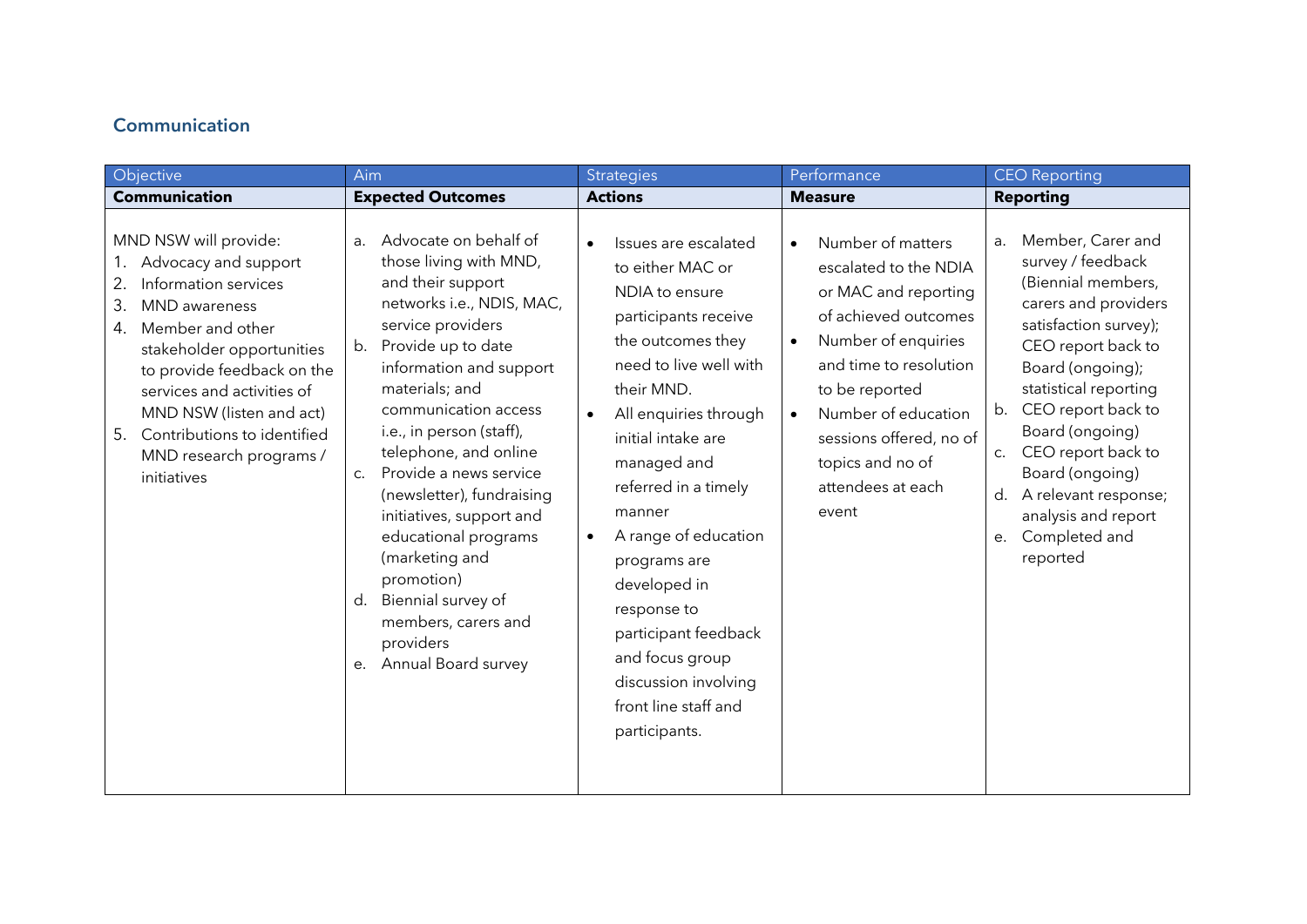## **Sustainability**

| Objective                                                                                                                                                                                                                                                                                                                                      | Aim                                                                                                                                                                                                                                                                                                                                                                                                                              | <b>Strategies</b>                                                                                                                                                                                                                                                                                                                                                                                                                                                                                                                                                             | Performance                                                                                                                                                                                                                                                                                                                                                                                    | <b>CEO Reporting</b>                                                                                                                                                                                   |
|------------------------------------------------------------------------------------------------------------------------------------------------------------------------------------------------------------------------------------------------------------------------------------------------------------------------------------------------|----------------------------------------------------------------------------------------------------------------------------------------------------------------------------------------------------------------------------------------------------------------------------------------------------------------------------------------------------------------------------------------------------------------------------------|-------------------------------------------------------------------------------------------------------------------------------------------------------------------------------------------------------------------------------------------------------------------------------------------------------------------------------------------------------------------------------------------------------------------------------------------------------------------------------------------------------------------------------------------------------------------------------|------------------------------------------------------------------------------------------------------------------------------------------------------------------------------------------------------------------------------------------------------------------------------------------------------------------------------------------------------------------------------------------------|--------------------------------------------------------------------------------------------------------------------------------------------------------------------------------------------------------|
| <b>Sustainability</b>                                                                                                                                                                                                                                                                                                                          | <b>Expected Outcomes</b>                                                                                                                                                                                                                                                                                                                                                                                                         | <b>Actions</b>                                                                                                                                                                                                                                                                                                                                                                                                                                                                                                                                                                | <b>Measure</b>                                                                                                                                                                                                                                                                                                                                                                                 | <b>Reporting</b>                                                                                                                                                                                       |
| MND NSW will maintain and<br>provide:<br>Beneficial partnerships<br>Ethical and sustainable<br>2.<br>financial services and<br>management<br>An effective<br>3.<br>organisational structure,<br>and support for Staff<br>Government relations,<br>4.<br>i.e., funding<br>opportunities, NDIS etc.<br>Fundraising and bequest<br>5.<br>programs | a. Partnerships are<br>maintained and<br>monitored to ensure their<br>ongoing effectiveness<br>and benefit to MND NSW,<br>its members and staff<br>Annual financial audit and<br>b.<br>reporting<br>A supportive and effective<br>C.<br>staff structure that<br>maximises service<br>delivery<br>d. Working with, lobbying,<br>and seeking available<br>government support<br>Develop and maintain<br>e.<br>income opportunities | Seek partners for<br>$\bullet$<br>education programs<br>so that we don't need<br>to look for funding<br>each year but look for<br>a 3 yr. partnership.<br>New website and<br>$\bullet$<br>donation page.<br>Integration of existing<br>$\bullet$<br>platforms, introduction<br>of new platforms to<br>reduce manual data<br>entry, use of tap or<br>PayWave technology<br>for Walks and<br>merchandise stalls<br>Wills program to<br>$\bullet$<br>support Bequest<br>Program<br>Continue IT Neuro<br>$\bullet$<br><b>Hivemind Group</b><br>meetings quarterly<br>with NSW MD, | \$80,000 in funding per<br>$\bullet$<br>year over 3 years.<br>Google analytics,<br>$\bullet$<br>showing increased<br>activity to website<br>measured over 6-<br>month period.<br>Increased return from<br>$\bullet$<br>Walks and fundraising<br>activities.<br>Increase/maintenance<br>$\bullet$<br>of Bequestors<br>confirmed<br>Quarterly meetings<br>$\bullet$<br>with IT Hivemind<br>group | CEO report back to<br>a.<br>Board (ongoing)<br>Report to members<br>b.<br>Monitoring of EAP<br>C.<br>program<br>Ongoing State funding<br>d.<br>Increased /<br>e.<br>maintenance of<br>income diversity |